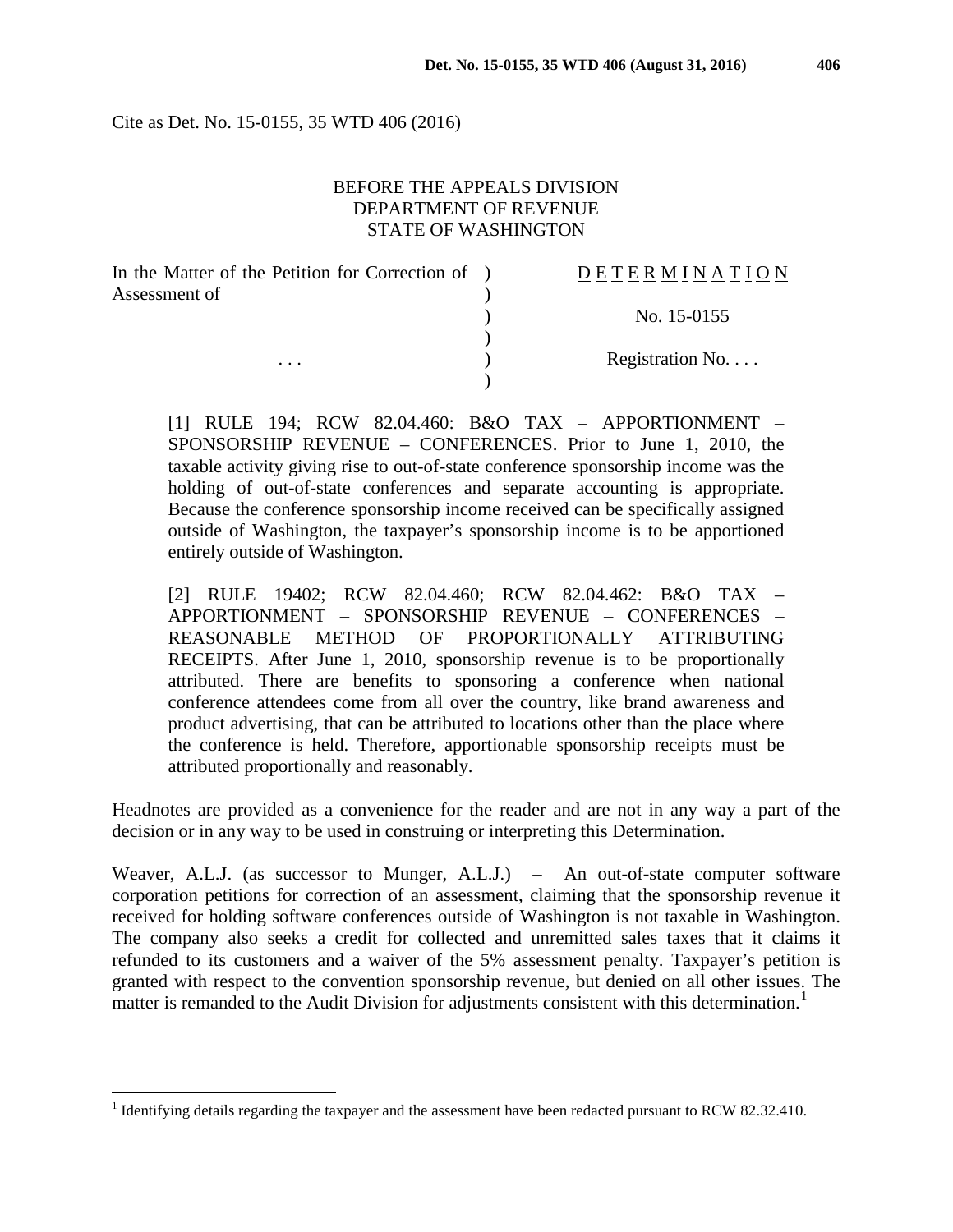### ISSUES

- 1. Whether, under RCW 82.04.460, for periods prior to June 1, 2010, a taxpayer's sponsorship revenue for conventions held outside of Washington is taxable in Washington.
- 2. Whether, under RCW 82.04.462 and WAC 458-20-19402, for periods after June 1, 2010, a taxpayer's sponsorship revenue for conventions held outside of Washington should be attributed to the convention location.
- 3. Whether, under RCW 82.08.050 and WAC 458-20-217, a taxpayer is entitled to an adjustment of collected and unremitted sales taxes by providing credit memos when those credit memos do not show that retail sales tax charged on a previous invoice was refunded to the taxpayer's customers.
- 4. Whether, under RCW 82.32.105 and WAC 458-20-228, a taxpayer is entitled to a waiver of the substantial underpayment penalty.

# FINDINGS OF FACT

[Taxpayer], an out-of-state corporation, was a business engaged in computer software sales, licensing, and consultation. Taxpayer's business was purchased and it closed its account with the Department on December 31, 2013. Taxpayer's products and services were primarily marketed to manufacturing and warehouse management industries. Taxpayer had non-resident employees who entered Washington to solicit sales and consult with Taxpayer's Washington customers. The Audit Division of the Department of Revenue (Department) examined Taxpayer's excise tax returns for the period of January 1, 2009 through December 31, 2012.

In March, 2013, Taxpayer provided the Department's Audit Division with invoices for the audit period of January 1, [2009] through December 31, 2012, as well as a summary worksheet. The Audit Division made adjustments based [on] classification errors discovered in the examination. During the examination, the Audit Division concluded that proceeds from retail sales were incorrectly reported under the wholesaling business and occupation (B&O) tax classification. The Audit Division also found errors in Taxpayer's service & other activities B&O tax reporting. Taxpayer's service-taxable revenue was either not reported or was misclassified as either retailing or wholesaling.

The Audit Division used invoices received from Taxpayer in order to determine the reclassification of income. The Audit Division did have further questions but had difficulty getting a response from Taxpayer. These questions primarily related to the profit-sharing, sponsorship, and marketing income received from various sources, primarily the [Customer]. Customer's principal place of business is in Washington. The Audit Division classified income from unspecified services under the service & other activities B&O tax classification.

In December, 2013, Taxpayer sent the Audit Division information regarding its sponsorship income. Taxpayer indicated that much of that income was attributable to conferences held outside of Washington. Taxpayer identified certain sponsorship revenue it received from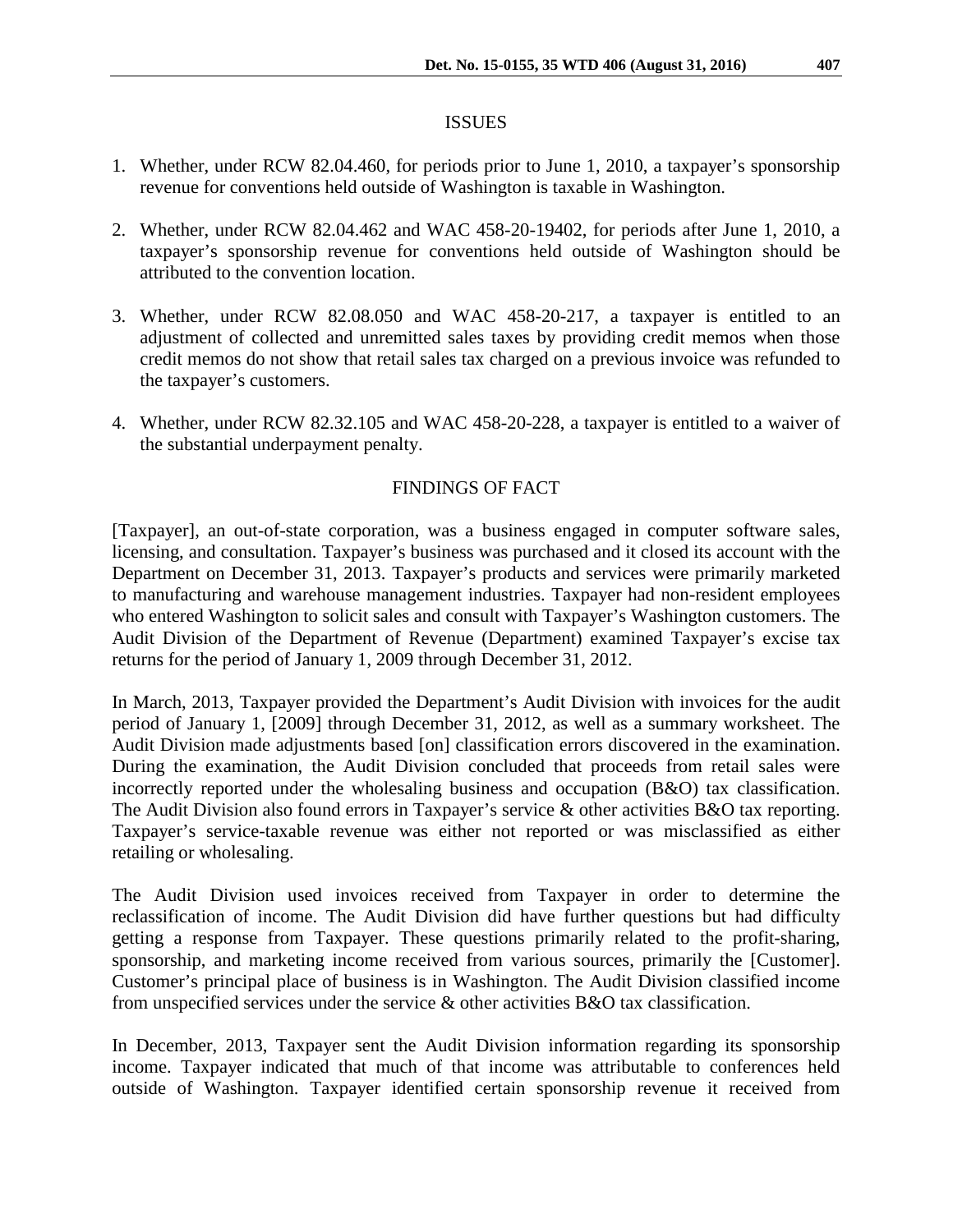Customer for its . . . Conferences. In 2009, Taxpayer's Conference was held in [out-of-state]. In 2010, the Conference was held in [out-of-state]. In 2011, the Conference was held in [out-ofstate]. In 2012, the Conference was held in [out-of-state].

In 2009, Customer paid Taxpayer \$ . . . for its Conference Sponsorship. In 2010, Customer paid Taxpayer \$ . . . for its Conference Sponsorship. In 2011, Customer paid Taxpayer \$ . . . for its Conference Sponsorship. In 2012, Customer paid Taxpayer \$ . . . for its Conference Sponsorship, \$ . . . for an Exhibitor Sponsorship, and \$ . . . for a Silver Level Sponsorship. There was also other sponsorship income received by Taxpayer from Customer, but it cannot be ascertained from the Audit workpapers or the materials provided by Taxpayer whether that sponsorship income was related to Taxpayer's conferences. The Audit Division included all of this sponsorship income as service income taxable to Washington.

On December 26, 2013, the Audit Division issued Assessment No. . . . to Taxpayer, for the period January 1, 2009 through December 31, 2012, totaling \$ . . . . The assessment included \$ . . . in retail sales tax, a \$ . . . credit for retailing B&O tax, a \$ . . . credit for wholesaling B&O tax, \$  $\ldots$  in service and other activities B&O tax, \$  $\ldots$  in interest, and a 5% assessment penalty of \$... . .

Taxpayer appeals the assessment.

On appeal, Taxpayer provided various screenshots of invoices and credit memos. Taxpayer claims the credit memos show that it refunded collected retail sales tax to its customers and requests an adjustment of tax based on those credit memos.

# ANALYSIS

Taxpayer's first argument, on appeal, is that the sponsorship revenue that it receives for conferences held outside of Washington should be sourced to where Customer receives the benefit of the service.

### Apportionment of service income for periods prior to June 1, 2010.

Prior to June 1, 2010, RCW 82.04.460 read, in relevant part, as follows:

(1) Any person rendering services taxable under RCW 82.04.290 or 82.04.2908 and maintaining places of business both within and without this state which contribute to the rendition of such services shall, for the purpose of computing tax liability under RCW 82.04.290 or 82.04.2908, apportion to this state that portion of the person's gross income which is derived from services rendered within this state. Where such apportionment cannot be accurately made by separate accounting methods, the taxpayer shall apportion to this state that proportion of the taxpayer's total income which the cost of doing business within the state bears to the total cost of doing business both within and without the state.

RCW 82.04.460(1) (2004).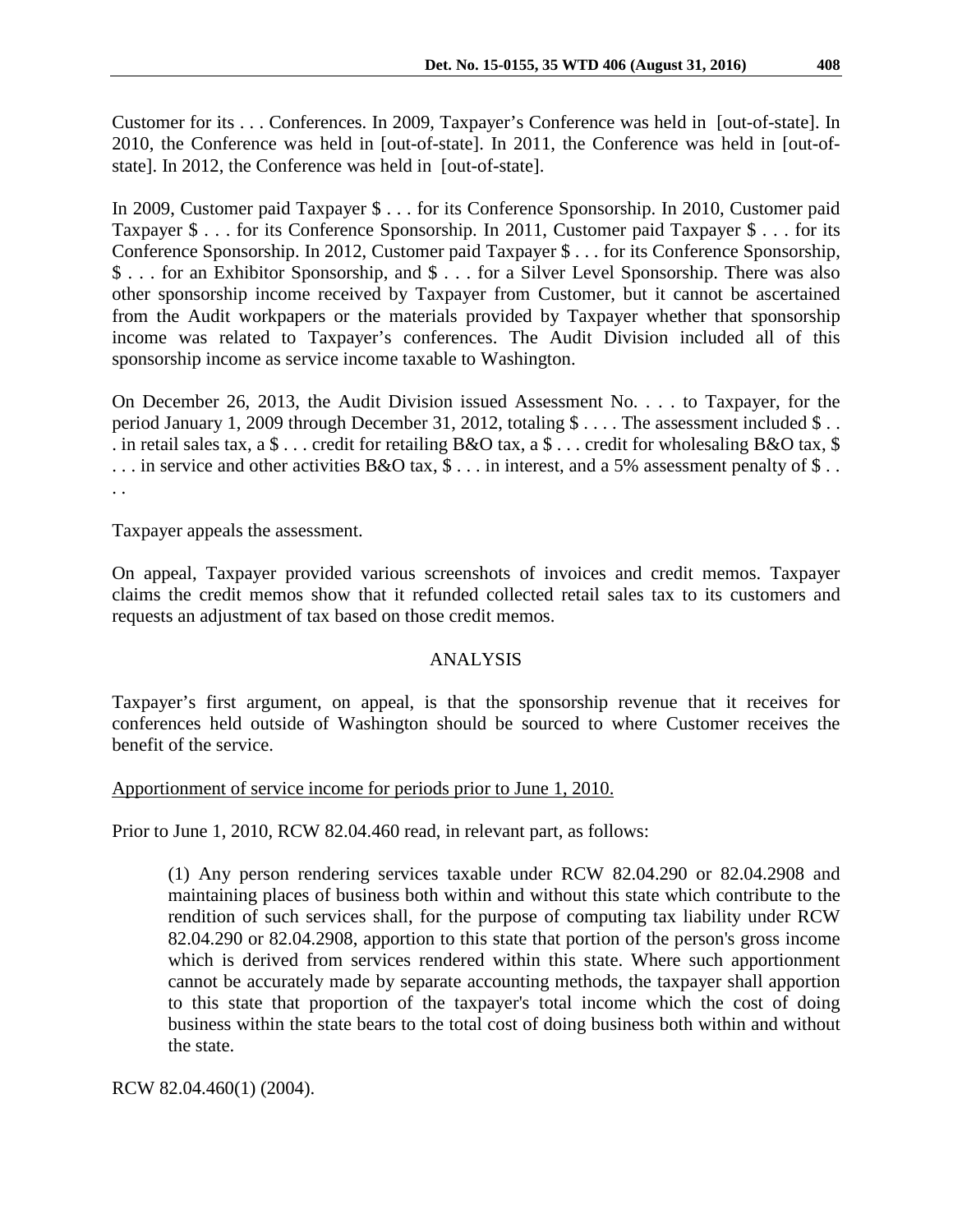Under that version of RCW 82.04.460, a business may apportion its income only when both Washington and out-of-state places of business contribute to activities subject to the B&O tax under RCW 82.04.290. Det. No. 01-006, 20 WTD 124 (2001). The "place of business" requirement, however, does not mean that the business must maintain a physical location as a place of business in the other states in order to apportion its income. *See* Det. No. 87-186, 3 WTD 195 (1987). If a taxpayer has activities in a state sufficient to create nexus under Washington standards, then the taxpayer is deemed to have a "place of business" in that state for apportionment purposes. 20 WTD 124 (citing Det. No. 92-252E, 12 WTD 417 (1992) and Det. No. 92-262E, 12 WTD 431 (1992)). "[A]pportionment is not applicable if the taxable incident or activity occurs entirely within the taxing jurisdiction." *Dravo Corp. v. City of Tacoma*, 80 Wn.2d 590, 602, 496 P.2d 504 (1972).

In this case, we find that Taxpayer, an out-of-state corporation, received sponsorship income from Customer for conferences held outside of Washington. The "taxable incident or activity" for the conferences was the activity of holding the conference. [Taxpayer had nexus in Washington because its non-resident employees visited Washington to solicit sales and consult with Taxpayer's customers. *See Lamtec Corporation v. Dep't of Revenue*, 170 Wn.2d 838, 850- 51, 246 P.3d 788 (2011).]

WAC 458-20-194 (Rule 194), the rule applicable for apportionment prior to June 1, 2010, states that a "separate accounting" method must be used by a business if the use "results in an accurate description of gross income attributable to its Washington activities." Rule 194(3)(a). Rule 194(b) further states that separate accounting "is accurate only when the activities that significantly contribute, directly or indirectly, to the production of income can be identified and segregated geographically." Rule 194(b). Finally, Rule 194(3)(c) states that a "business may assign revenue from specific projects or contracts in or out of Washington by the primary place of performance." Rule 194(3)(c). The taxable activity giving rise to the conference sponsorship income was the holding of out-of-state conferences, so separate accounting is appropriate in this case. Because the conference sponsorship income received from Customer can be specifically assigned outside of Washington, Taxpayer's sponsorship income is to be apportioned entirely outside of Washington under RCW 82.04.460 (2004).

We remand this matter to the Audit Division to exclude any sponsorship income received by Taxpayer from Customer for out-of-state conferences from the measure of tax subject to service and other activities B&O tax for periods prior to June 1, 2010. Taxpayer has met its burden of proving that sponsorship income is not subject to service B&O tax for periods prior to June 1, [2010], but it has not met its burden of showing it is entitled to an apportionment adjustment on the remainder of its service-taxable income.

Apportionment of service income for periods after June 1, 2010.

Effective June 1, 2010:

. . . any person earning *apportionable income* taxable under this chapter and also *taxable in another state* must, for the purpose of computing tax liability under this chapter,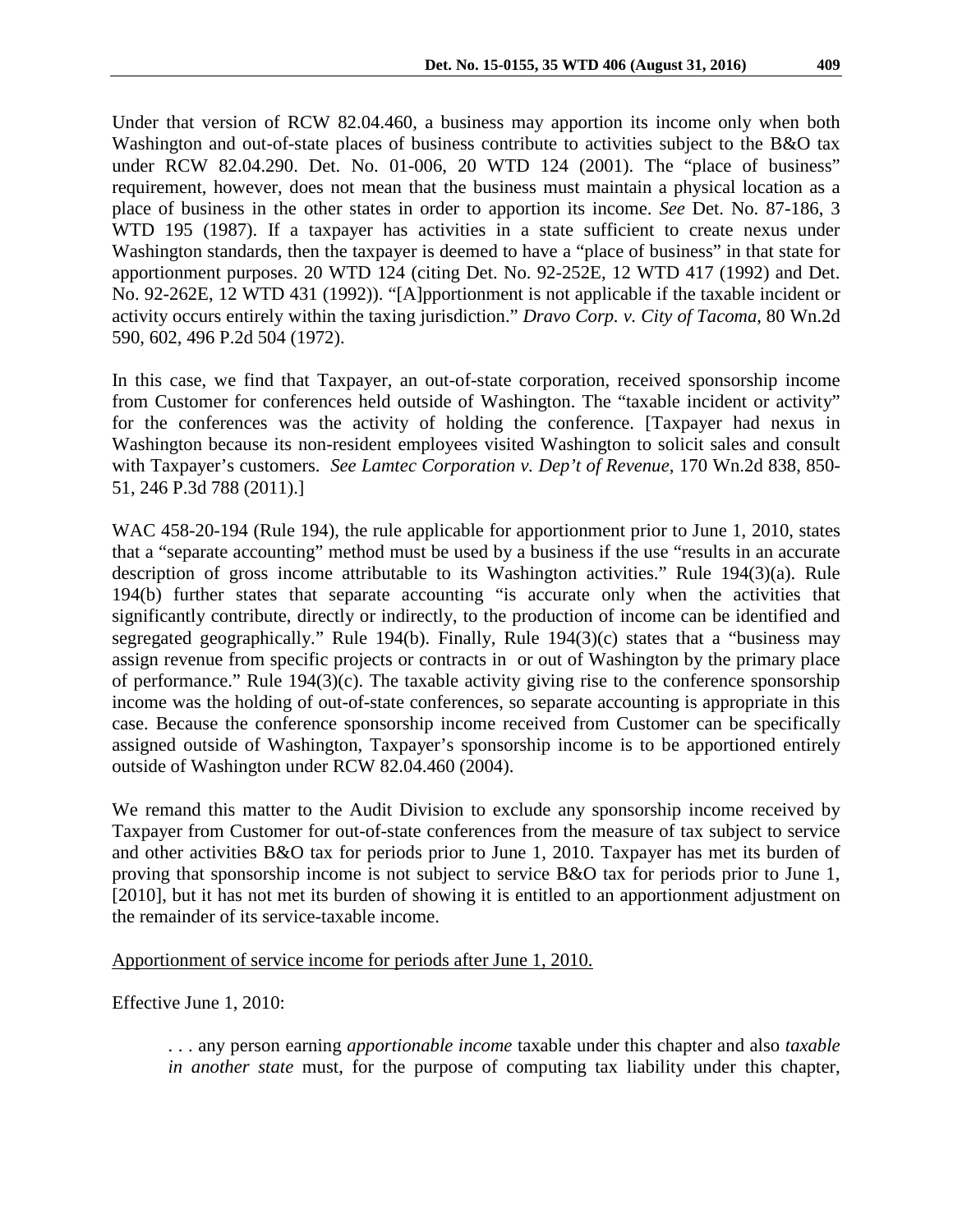apportion to this state, in accordance with RCW 82.04.462, that portion of the person's apportionable income derived from business activities performed within this state.

RCW 82.04.460(1) (emphasis added). "'Apportionable income' means gross income of the business generated from engaging in apportionable activities, including income received from apportionable activities performed outside this state if the income would be taxable under this chapter if received from activities in this state . . ." RCW 82.04.460(4)(a). It is undisputed in this case that Taxpayer provided service-taxable services to Customer.

"Apportionable activities" include activities subject to service and other activities B&O tax. RCW 82.04.046(4)(a)(vi). B&O tax may only be imposed if a person has a substantial nexus with this state. RCW 82.04.220(1); WAC 458-20-19401(1). Here, there is no dispute that Taxpayer earns apportionable income subject to the B&O tax in Washington. Taxpayer is also taxable in other states. Thus, the income Taxpayer earned from the rendition of its conventions is subject to apportionment under RCW 82.04.460.

Businesses taxable under the service  $\&$  other activities B&O tax classification ... are taxable on the gross income of the business. However, under RCW 82.04.460(1), any person earning apportionable income subject to B&O tax and also taxable in another state must apportion to this state, in accordance with RCW 82.04.462, "that portion of the person's apportionable income derived from business activities performed within this state." The income of a service business is apportioned to Washington by multiplying its apportionable income by the receipts factor. RCW 82.04.462(1).

For purposes of computing the receipts factor, RCW 82.04.462(3)(b) provides how gross income of the business generated from each apportionable activity is attributable to Washington: "(i) Where the customer received the benefit of the taxpayer's service. . . . "<sup>[2](#page-4-0)</sup> Under WAC 458-20-19402(301)(a)(i) (Rule 19402), taxpayers that can reasonably determine the amount of a specific apportionable receipt that relates to a specific benefit of the services received in a state, must attribute that apportionable receipt to the state in which the benefit is received. "Reasonable method of proportionally attributing" means a method of determining where the benefit of an activity is received and where the receipts are attributed that is uniform, consistent, and accurately reflects the market, and does not distort the taxpayer's market. Rule 19402(106)(f).

For determining where to attribute receipts, Rule 19402(301) provides a cascading list of methods. That cascading list reads, in relevant part, as follows:

(301) **Attribution of receipts generally.** . . ., this Part 3 explains how to attribute apportionable receipts. Receipts are attributed to states based on a cascading method or series of steps. The department expects that most taxpayers will attribute apportionable receipts based on (a)(i) of this subsection because the department believes that either the taxpayer will know where the benefit is actually received or a "reasonable method of proportionally attributing receipts" will generally be available. These steps are:

(a) Where the customer received the benefit of the taxpayer's service . . .;

<span id="page-4-0"></span><sup>&</sup>lt;sup>2</sup> Other factors may be used in a cascading order if (i) does not apply. See e.g. (ii), (iii), (iv), (v), (vi), and (vii).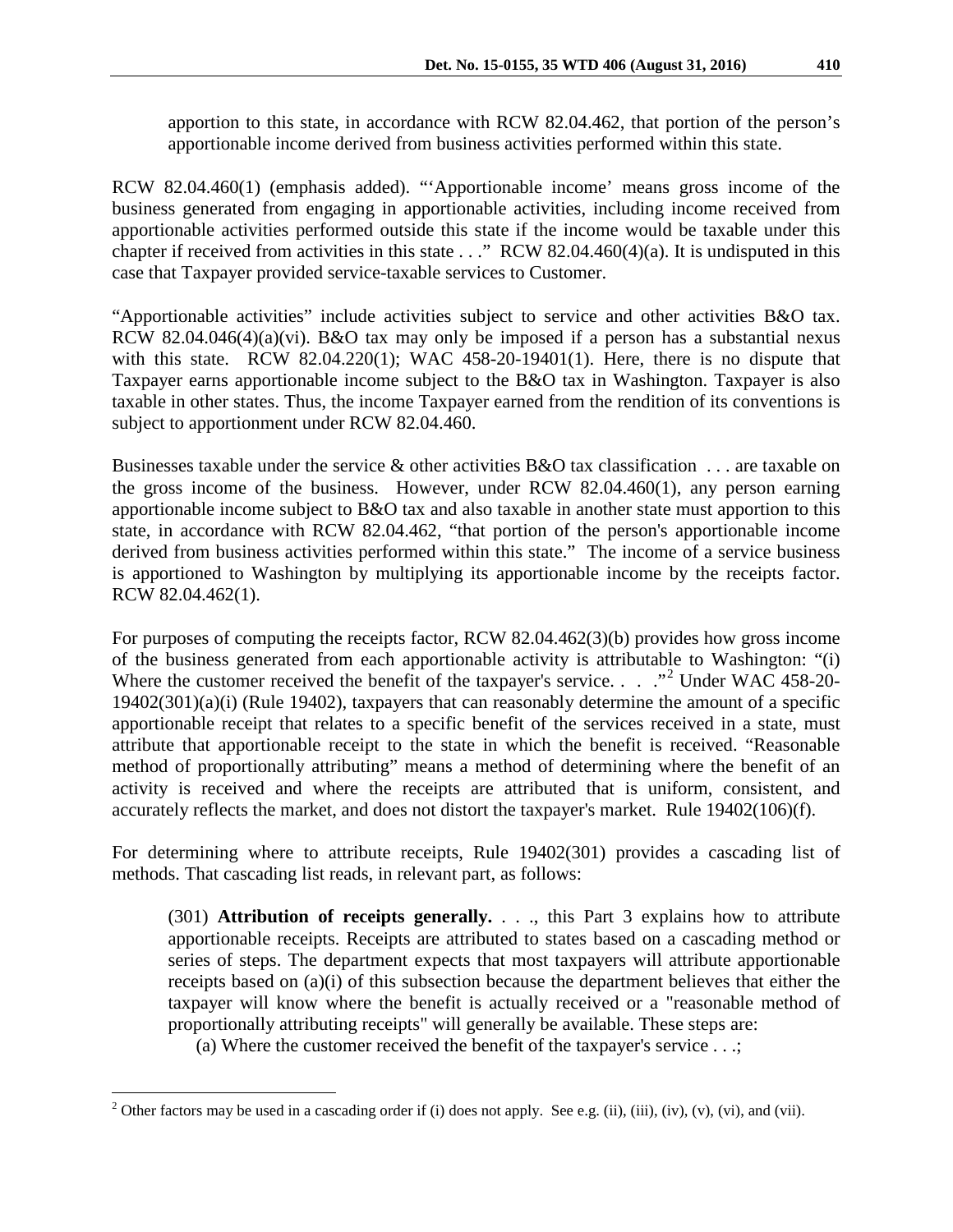(i) If a taxpayer can reasonably determine the amount of a specific apportionable receipt that relates to a specific benefit of the services received in a state, that apportionable receipt is attributable to the state in which the benefit is received. When a customer receives the benefit of the taxpayer's services in this and one or more other states and the amount of gross income of the business that was received by the taxpayer in return for the services received by the customer in this state can be reasonably determined by the taxpayer, such amount of gross income must be attributed to this state. This may be shown by application of a reasonable method of proportionally attributing the benefit among states. The result determines the receipts attributed to each state. Under certain situations, the use of data based on an attribution method specified in (b) through (f) of this subsection may also be a reasonable method of proportionally attributing receipts among states (see Examples 4 and 5 below).

(ii) If a taxpayer is unable to separately determine or use a reasonable method of proportionally attributing the benefit of the services in specific states under (a)(i) of this subsection, and the customer received the benefit of the service in multiple states, the apportionable receipt is attributed to the state in which the benefit of the service was primarily received. Primarily means, in this case, more than fifty percent.

Rule 19402(301)(a).

. . . .

In this case, we find that Taxpayer can reasonably determine the amount of its specific apportionable sponsorship receipts. Taxpayer receives its sponsorship revenue by putting on a convention. We further find that that there are benefits to sponsoring a conference, like brand awareness and product advertising, that can be attributed to locations other than the place where the conference is held. *See* Rule 19402(301)(a)(i). This is because national conference attendees come from all over the country. However, because no method of proportionally attributing the benefit of the sponsorship of the convention has been provided in this case, we will not rule on what constitutes a reasonable method.

We remand the matter to the Audit Division to determine a reasonable method of proportionally attributing the benefit of any sponsorship income received by Taxpayer from Customer for outof-state conferences for periods after June 1, 2010. Taxpayer has 30 days from the date of this determination to provide the Audit Division with any additional documentation to assist in determining a reasonable method of proportionally attributing the sponsorship income. With respect to the non-sponsorship income, we hold that Taxpayer has not met its burden of proving that its non-sponsorship service-taxable income should be attributed by a different method than the method used by the Audit Division.

### Credit Memos Are Not Proof of Sales Tax Refund

Taxpayer's second issue on appeal is a request for adjustment for unremitted sales taxes collected in error based on credit memos that Taxpayer issued to its customers. Under RCW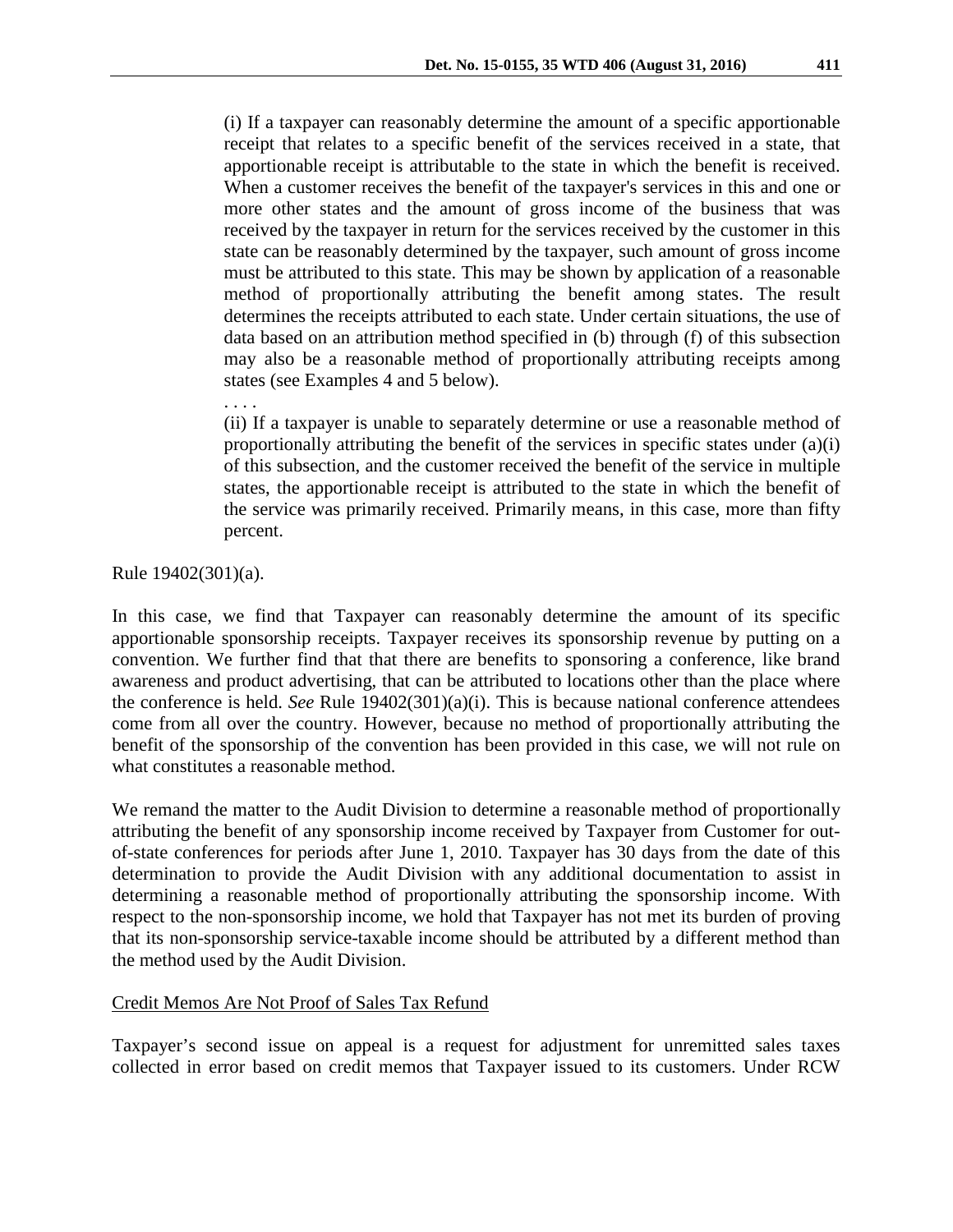82.08.050 and WAC 458-20-217, retail sales tax shall be deemed held in trust by the seller until paid to the Department. In Det. No. 00-092, 24 WTD 47 (2001), we held:

If sales tax was erroneously collected from the taxpayers' customers, then the overreported sales tax comes from customers' funds. These are trust funds collected from customers for the benefit of the state. The money does not belong to the taxpayers and cannot be returned to the taxpayers until the taxpayers have refunded the over-collected sales tax to their customers.

24 WTD at 51. The Washington Supreme Court, in *Kitsap-Mason Dairymen's Ass'n v. Tax Comm'n*, 77 Wn.2d 812, 467 P.2d 312 (1970), addressed a similar issue. In *Kitsap-Mason Dairymen's Ass'n*, the taxpayer over-collected retail sales tax. It failed to remit the tax to the state. The Court held that the seller could not retain the over-collected sales tax for its own use. *Id* at 816.

In this case, Taxpayer has not met its burden of proving that it refunded unremitted sales taxes collected in error to its customers. The credit memos that Taxpayer provided do not show that sales taxes were refunded. In the absence of proof that sales taxes were indeed refunded to Taxpayer's customers, the collected and unremitted sales taxes are due. Taxpayer's petition is denied as to this issue.

#### 5% Assessment Penalty Was Properly Assessed

RCW 82.32.090(2) provides:

If the department of revenue determines that any tax has been substantially underpaid, there is assessed a penalty of five percent of the amount of the tax determined by the department to be due. . . . . As used in this section, "substantially underpaid" means that the taxpayer has paid less than eighty percent of the amount of tax determined by the department to be due for all of the types of taxes included in, and for the entire period of time covered by, the department's examination, and the amount of underpayment is at least one thousand dollars.

Because Taxpayer substantially underpaid its tax liability, the penalty was correctly imposed. RCW 82.32.105(1) provides for the waiver of penalties:

If the department of revenue finds that the payment by a taxpayer of a tax less than that properly due or the failure of a taxpayer to pay any tax by the due date was the result of circumstances beyond the control of the taxpayer, the department of revenue shall waive or cancel any penalties imposed under this chapter with respect to such tax.

Thus, the penalty may be waived only if there were circumstances beyond Taxpayer's control that caused the underpayment. WAC  $458-20-228(9)(a)(ii)$  describes seven circumstances that justify the waiver of penalties under this criteria, which are generally immediate, unexpected, or in the nature of an emergency that resulted in the taxpayer not having reasonable time or